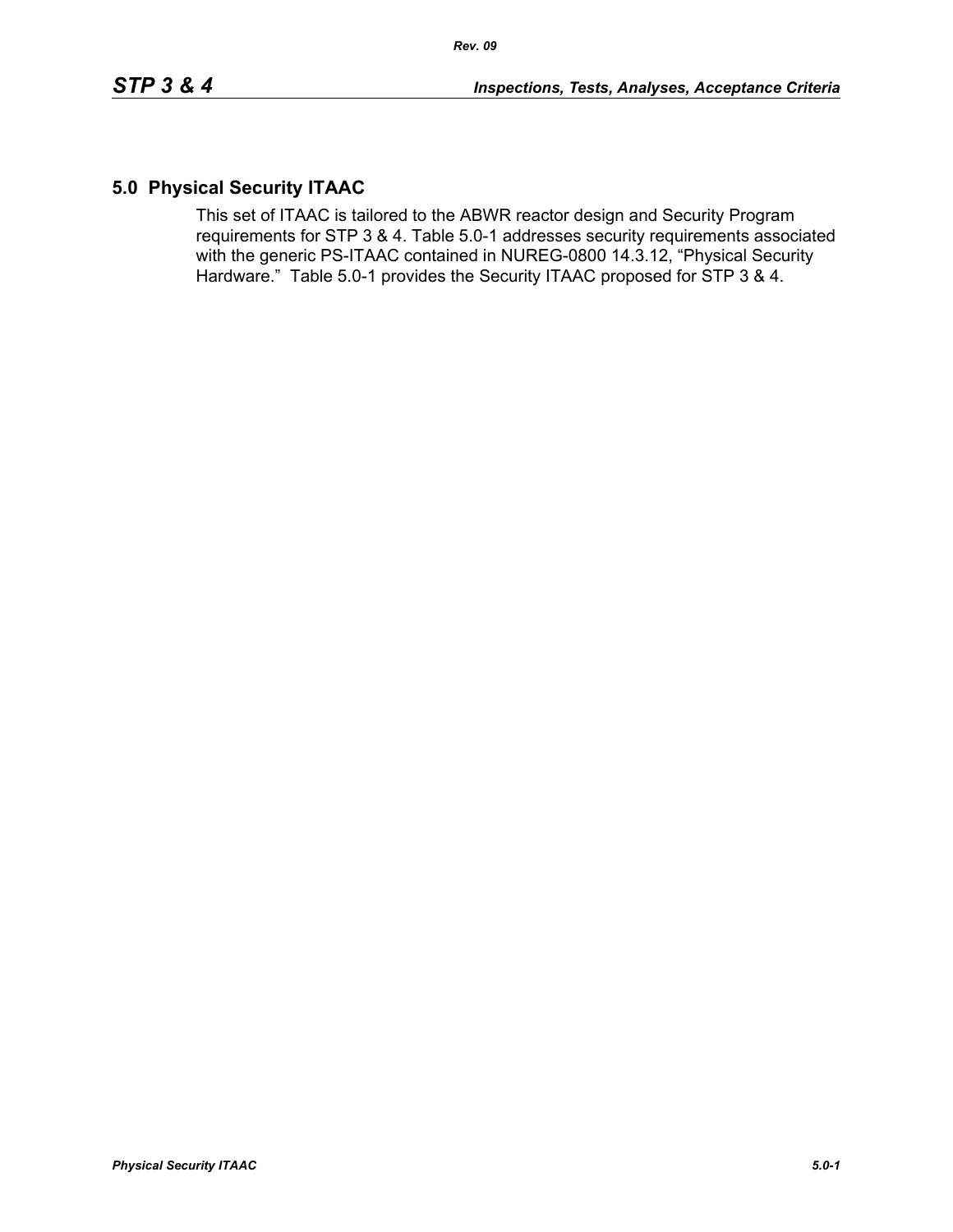| <b>Design Commitment</b>                                                                        | <b>Inspections, Tests, Analysis</b>                               | <b>Acceptance Criteria</b>                                                                                                                                         |
|-------------------------------------------------------------------------------------------------|-------------------------------------------------------------------|--------------------------------------------------------------------------------------------------------------------------------------------------------------------|
| 1(a). Vital equipment will be located only within a<br>vital area.                              | 1(a). All vital equipment locations will be<br>inspected.         | 1(a). Vital equipment is located only within a vital<br>area.                                                                                                      |
| 1(b). Access to vital equipment will require<br>passage through at least two physical barriers. | 1(b). All vital equipment physical barriers will be<br>inspected. | 1(b). Vital equipment is located within a<br>protected area such that access to the vital<br>equipment requires passage through at least two<br>physical barriers. |
|                                                                                                 |                                                                   |                                                                                                                                                                    |
|                                                                                                 |                                                                   |                                                                                                                                                                    |
|                                                                                                 |                                                                   |                                                                                                                                                                    |
|                                                                                                 |                                                                   |                                                                                                                                                                    |
|                                                                                                 |                                                                   |                                                                                                                                                                    |
|                                                                                                 |                                                                   |                                                                                                                                                                    |
|                                                                                                 |                                                                   |                                                                                                                                                                    |
|                                                                                                 |                                                                   |                                                                                                                                                                    |
|                                                                                                 |                                                                   |                                                                                                                                                                    |
|                                                                                                 |                                                                   |                                                                                                                                                                    |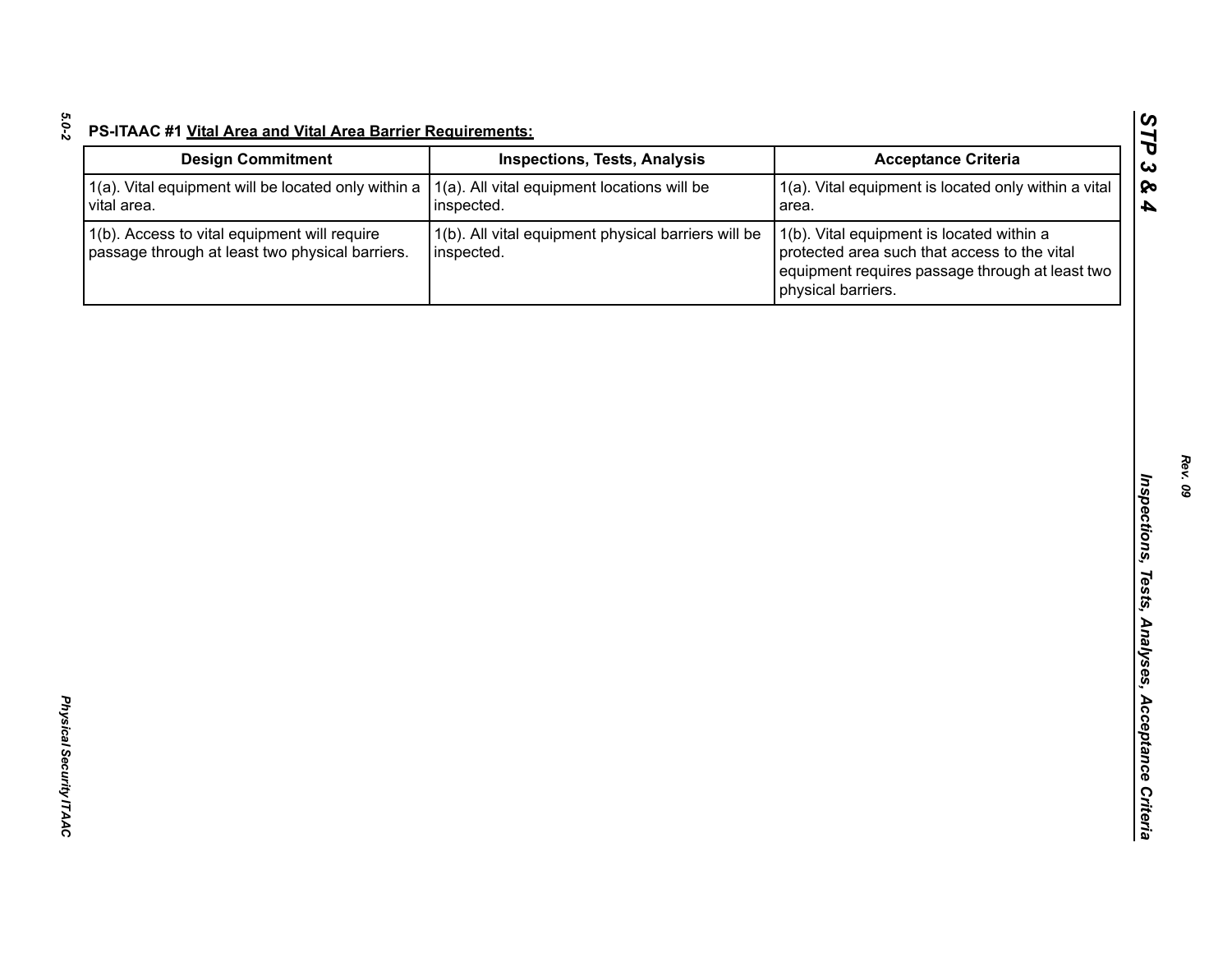| <b>Design Commitment</b>                                                                                                                                                                                                                                                     | <b>Inspections, Tests, Analysis</b>                                                    | <b>Acceptance Criteria</b>                                                                                                                                                                                                                                                                                            |
|------------------------------------------------------------------------------------------------------------------------------------------------------------------------------------------------------------------------------------------------------------------------------|----------------------------------------------------------------------------------------|-----------------------------------------------------------------------------------------------------------------------------------------------------------------------------------------------------------------------------------------------------------------------------------------------------------------------|
| 2(a). Physical barriers for the protected area<br>perimeter will not be part of vital area barriers.                                                                                                                                                                         | 2(a). The protected area perimeter barriers will<br>be inspected.                      | 2(a). Physical barriers at the perimeter of the<br>protected area are separated from any other<br>barrier designated as a vital area barrier.                                                                                                                                                                         |
| 2(b). Penetrations through the protected area<br>barrier will be secured and monitored.                                                                                                                                                                                      | 2(b). All penetrations through the protected area<br>barrier will be inspected.        | 2(b). All penetrations and openings through the<br>protected area barrier are secured and<br>monitored by intrusion detection equipment.                                                                                                                                                                              |
| 2(c). Unattended openings that intersect a<br>security boundary, such as underground<br>pathways, will be protected by a physical barrier<br>and monitored by intrusion detection equipment<br>or provided surveillance at a frequency sufficient<br>to detect exploitation. | 2(c). All unattended openings within the<br>protected area barriers will be inspected. | 2(c). All unattended openings (such as<br>underground pathways) that intersect a security<br>boundary (such as the protected area barrier),<br>are protected by a physical barrier and monitored<br>by intrusion detection equipment or provided<br>surveillance at a frequency sufficient to detect<br>exploitation. |
|                                                                                                                                                                                                                                                                              |                                                                                        |                                                                                                                                                                                                                                                                                                                       |
|                                                                                                                                                                                                                                                                              |                                                                                        |                                                                                                                                                                                                                                                                                                                       |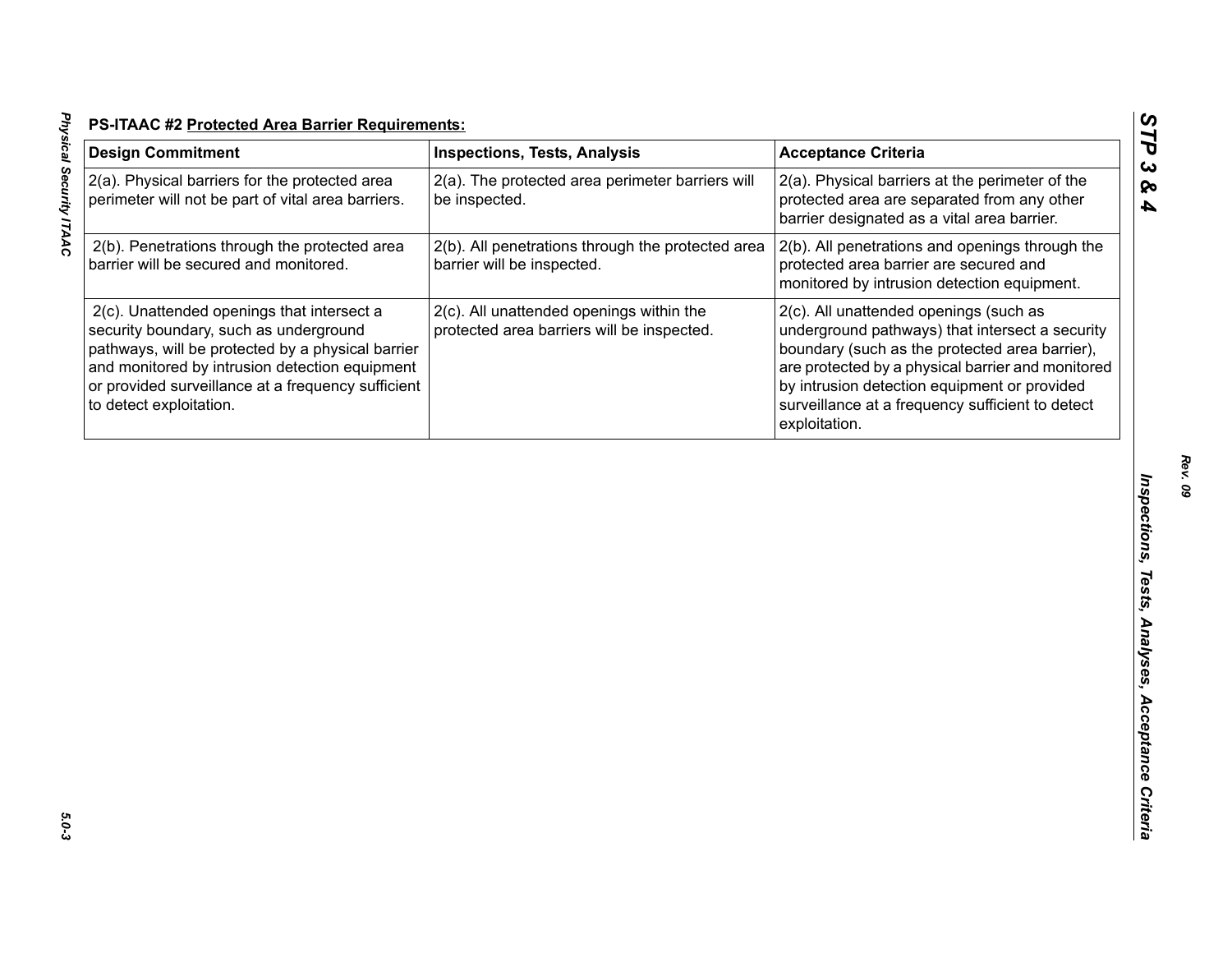| ×       |  |
|---------|--|
| ×<br>۰. |  |
|         |  |

| <b>Design Commitment</b>                                                                                                                                                                                                                                                                                                                                                                                                                                                                                                                                           | <b>Inspections, Tests, Analysis</b>                                                                                          | <b>Acceptance Criteria</b>                                                                                                                                                                                                                                                                                                                                                                                                                                                                                                                |
|--------------------------------------------------------------------------------------------------------------------------------------------------------------------------------------------------------------------------------------------------------------------------------------------------------------------------------------------------------------------------------------------------------------------------------------------------------------------------------------------------------------------------------------------------------------------|------------------------------------------------------------------------------------------------------------------------------|-------------------------------------------------------------------------------------------------------------------------------------------------------------------------------------------------------------------------------------------------------------------------------------------------------------------------------------------------------------------------------------------------------------------------------------------------------------------------------------------------------------------------------------------|
| 3(a). Isolation zones will exist in outdoor areas<br>adjacent to the physical barrier at the perimeter<br>of the protected area and will be designed of<br>sufficient size to permit observation and<br>assessment on either side of the barrier.                                                                                                                                                                                                                                                                                                                  | 3(a). The isolation zone in outdoor areas<br>adjacent to the protected area perimeter barrier<br>will be inspected.          | 3(a). The isolation zones exist in outdoor areas<br>adjacent to the physical barrier at the perimeter<br>of the protected area and are of sufficient size to<br>permit observation and assessment of activities<br>on either side of the barrier in the event of its<br>penetration or attempted penetration.                                                                                                                                                                                                                             |
|                                                                                                                                                                                                                                                                                                                                                                                                                                                                                                                                                                    |                                                                                                                              | Reference Interdiction Capability Evaluation                                                                                                                                                                                                                                                                                                                                                                                                                                                                                              |
| 3(b). Isolation zones will be monitored with<br>intrusion detection and assessment equipment<br>that is designed to provide detection and<br>assessment of activities within the isolation zone.                                                                                                                                                                                                                                                                                                                                                                   | 3(b). The intrusion detection equipment within<br>the isolation zones will be inspected.                                     | 3(b). Isolation zones are equipped with intrusion<br>detection and assessment equipment capable of<br>providing detection and assessment of activities<br>within the isolation zone.                                                                                                                                                                                                                                                                                                                                                      |
| 3(c). Areas where permanent buildings do not<br>allow sufficient observation distance between the<br>intrusion detection system and the protected<br>area barrier (e.g., the building walls are<br>immediately adjacent to, or are an integral part of<br>the protected area barrier) will be monitored with<br>intrusion detection and assessment equipment<br>that is designed to detect the attempted or actual<br>penetration of the protected area perimeter<br>barrier before completed penetration of the<br>barrier and assessment of detected activities. | 3(c). Inspections of areas of the protected area<br>perimeter barrier that do not have isolation zones<br>will be performed. | 3(c). Areas where permanent buildings do not<br>allow sufficient observation distance between the<br>intrusion detection system and the protected<br>area barrier (e.g., the building walls are<br>immediately adjacent to, or an integral part of,<br>the protected area barrier) are monitored with<br>intrusion detection and assessment equipment<br>that detects attempted or actual penetration of<br>the protected area perimeter barrier before<br>completed penetration of the barrier and<br>assessment of detected activities. |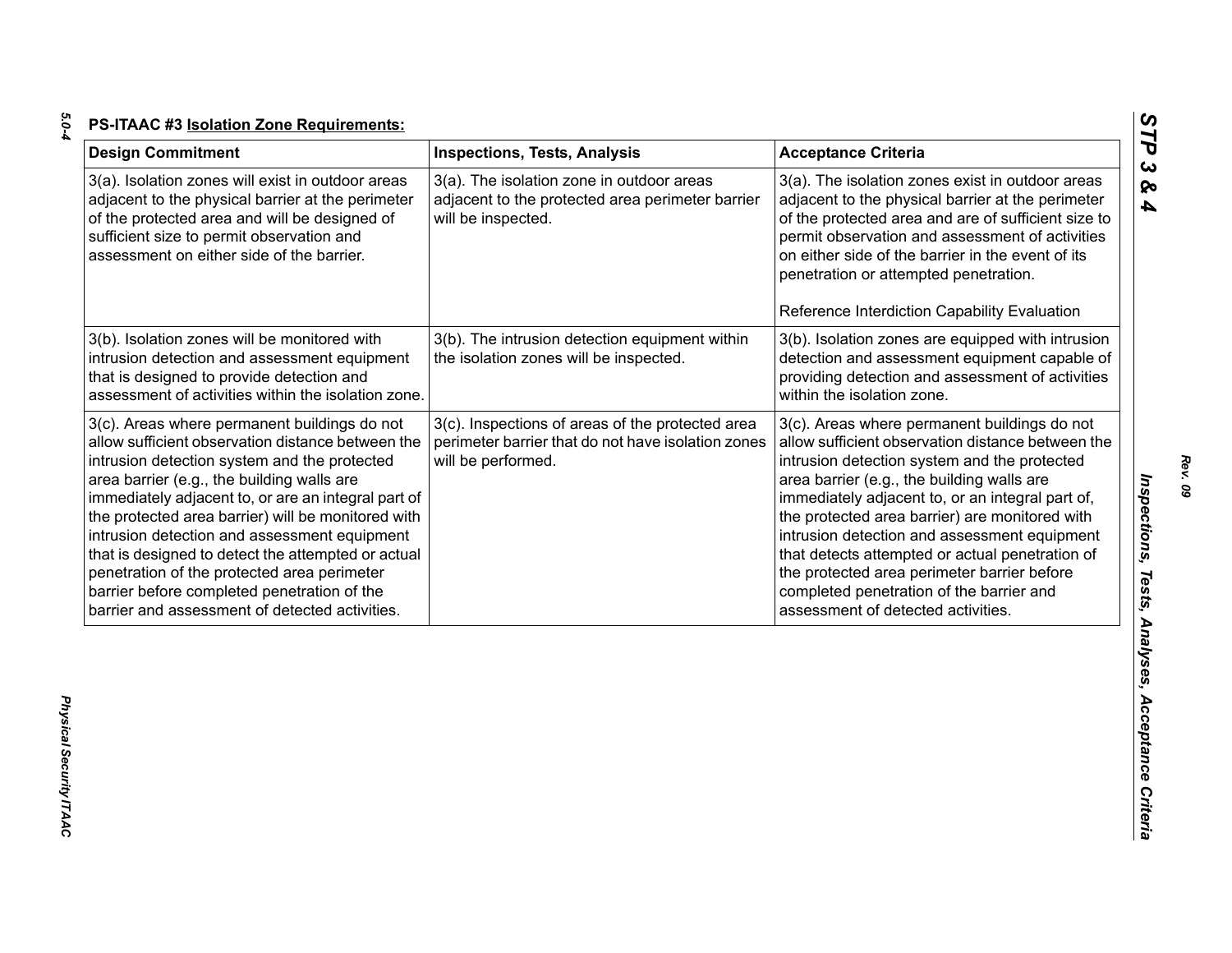| 4(a). The perimeter intrusion detection system<br>will be designed to detect penetration or                                                                                                                                                                                           |                                                                                                                                  | <b>Acceptance Criteria</b>                                                                                                                                                                                                                                                                                                                   |
|---------------------------------------------------------------------------------------------------------------------------------------------------------------------------------------------------------------------------------------------------------------------------------------|----------------------------------------------------------------------------------------------------------------------------------|----------------------------------------------------------------------------------------------------------------------------------------------------------------------------------------------------------------------------------------------------------------------------------------------------------------------------------------------|
| attempted penetration of the protected area<br>perimeter barrier before completed penetration<br>of the barrier, and for subsequent alarms to<br>annunciate concurrently in at least two<br>continuously manned onsite alarm stations<br>(central and secondary alarm stations).      | 4(a). Tests, inspections, or a combination of tests<br>and inspections of the intrusion detection system<br>will be performed.   | 4(a). The intrusion detection system can detect<br>penetration or attempted penetration of the<br>protected area perimeter barrier before<br>completed penetration of the barrier, and<br>subsequent alarms annunciate concurrently in at<br>least two continuously manned onsite alarms<br>stations (central and secondary alarm stations). |
| 4(b). The perimeter assessment equipment will<br>be designed to provide video image recording<br>with real-time and playback capability that can<br>provide assessment of detected activities before<br>and after each alarm annunciation at the<br>protected area perimeter barrier. | 4(b). Tests, inspections, or a combination of tests<br>and inspections of the video assessment<br>equipment will be performed.   | 4(b). The perimeter assessment equipment is<br>capable of real-time and playback video image<br>recording that provides assessment of detected<br>activities before and after each alarm<br>annunciation at the protected area perimeter<br>barrier.                                                                                         |
| 4(c). The intrusion detection and assessment<br>equipment at the protected area perimeter will be<br>designed to remain operable from an<br>uninterruptible power supply in the event of the<br>loss of normal power.                                                                 | 4(c). Tests, inspections, or a combination of tests<br>and inspections of the uninterruptable power<br>supply will be performed. | 4(c). All Intrusion detection and assessment<br>equipment at the protected area perimeter<br>remains operable from an uninterruptible supply<br>in the event of the loss of normal power.<br>Reference Interdiction Capability Evaluation                                                                                                    |

5.0-5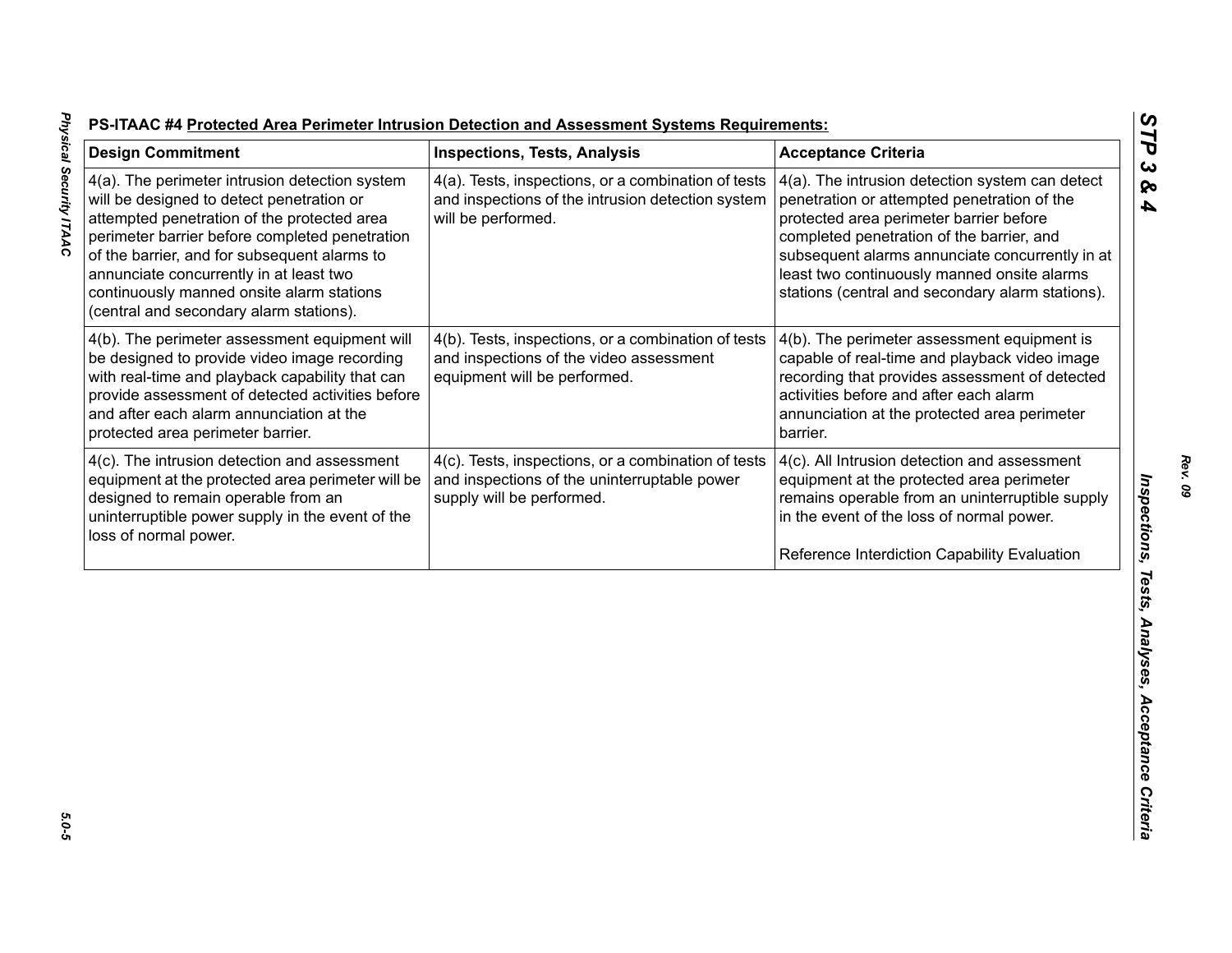| <b>Design Commitment</b>                                                                                                                                                                                                              | <b>Inspections, Tests, Analysis</b>                                                                       | <b>Acceptance Criteria</b>                                                                                                                                                                                                         |
|---------------------------------------------------------------------------------------------------------------------------------------------------------------------------------------------------------------------------------------|-----------------------------------------------------------------------------------------------------------|------------------------------------------------------------------------------------------------------------------------------------------------------------------------------------------------------------------------------------|
| 5. Isolation zones and exterior areas within the<br>protected area will be provided with illumination<br>to permit assessment in the isolation zones and<br>observation of activities within exterior areas of<br>the protected area. | 5. The illumination in isolation zones and exterior<br>areas within the protected area will be inspected. | 5. Illumination in isolation zones and exterior<br>areas within the protected area is 0.2 foot<br>candles measured horizontally at ground level or<br>alternatively augmented, sufficient to permit<br>assessment and observation. |
|                                                                                                                                                                                                                                       |                                                                                                           |                                                                                                                                                                                                                                    |
|                                                                                                                                                                                                                                       |                                                                                                           |                                                                                                                                                                                                                                    |
|                                                                                                                                                                                                                                       |                                                                                                           |                                                                                                                                                                                                                                    |
|                                                                                                                                                                                                                                       |                                                                                                           |                                                                                                                                                                                                                                    |
|                                                                                                                                                                                                                                       |                                                                                                           |                                                                                                                                                                                                                                    |
|                                                                                                                                                                                                                                       |                                                                                                           |                                                                                                                                                                                                                                    |
|                                                                                                                                                                                                                                       |                                                                                                           |                                                                                                                                                                                                                                    |
|                                                                                                                                                                                                                                       |                                                                                                           |                                                                                                                                                                                                                                    |
|                                                                                                                                                                                                                                       |                                                                                                           |                                                                                                                                                                                                                                    |
|                                                                                                                                                                                                                                       |                                                                                                           |                                                                                                                                                                                                                                    |
|                                                                                                                                                                                                                                       |                                                                                                           |                                                                                                                                                                                                                                    |
|                                                                                                                                                                                                                                       |                                                                                                           |                                                                                                                                                                                                                                    |
|                                                                                                                                                                                                                                       |                                                                                                           |                                                                                                                                                                                                                                    |
|                                                                                                                                                                                                                                       |                                                                                                           |                                                                                                                                                                                                                                    |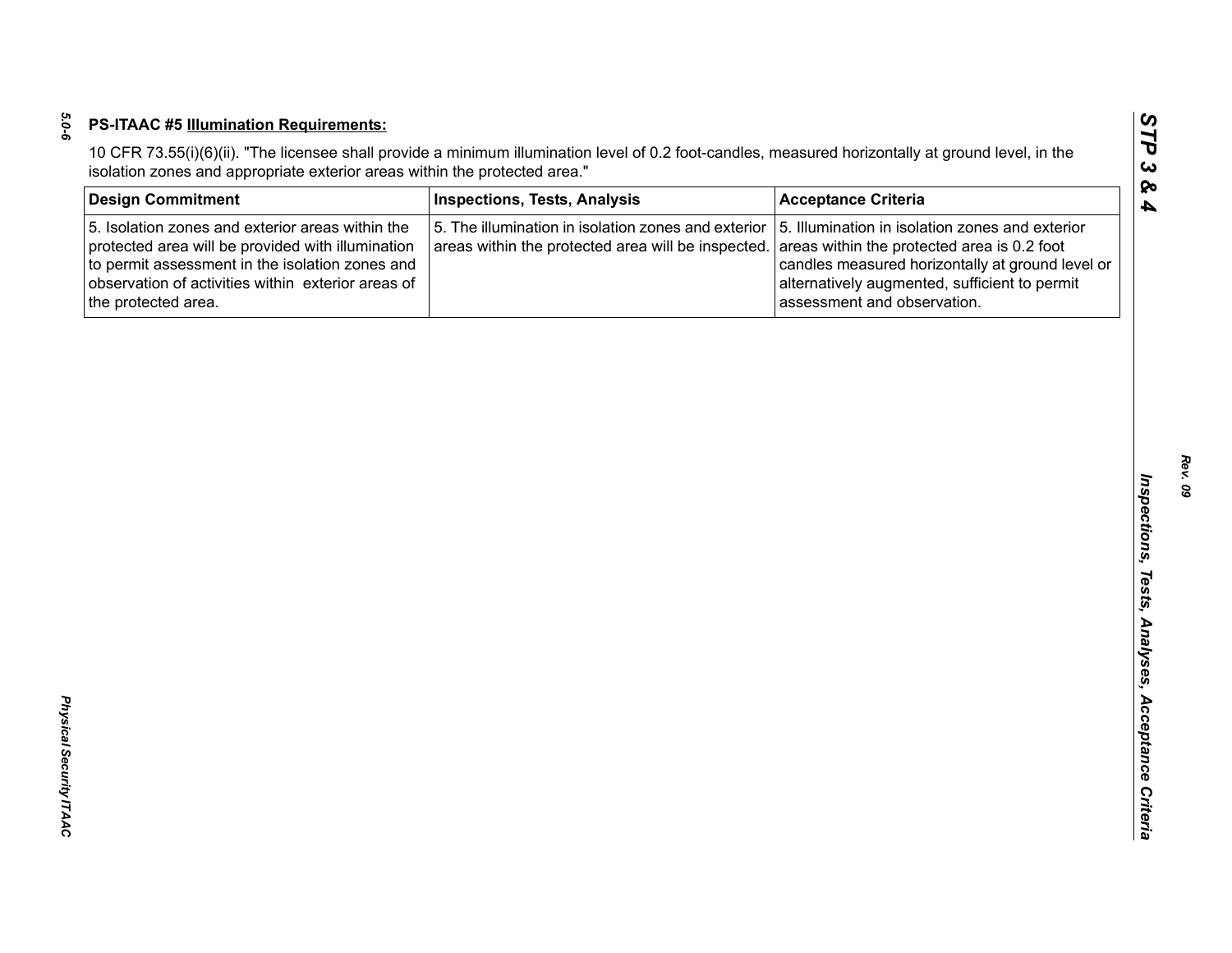| <b>Design Commitment</b>                                                                                                                                                                                                                                                                                                                                                                                                                                                                        | <b>Inspections, Tests, Analysis</b>                                                                                                                                                                                                                                                                    | <b>Acceptance Criteria</b>                                                                                                                                                                                                                                                                                                                                                                                 |
|-------------------------------------------------------------------------------------------------------------------------------------------------------------------------------------------------------------------------------------------------------------------------------------------------------------------------------------------------------------------------------------------------------------------------------------------------------------------------------------------------|--------------------------------------------------------------------------------------------------------------------------------------------------------------------------------------------------------------------------------------------------------------------------------------------------------|------------------------------------------------------------------------------------------------------------------------------------------------------------------------------------------------------------------------------------------------------------------------------------------------------------------------------------------------------------------------------------------------------------|
| 6. The external walls, doors, ceiling, and floors in<br>the main control room, central alarm station,<br>secondary alarm station, and the last access<br>control function for access to the protected area<br>will be bullet resistant, to at least Underwriters<br>Laboratories Ballistic Standard 752, "The<br>Standard of Safety for Bullet-Resisting<br>Equipment," Level 4, or National Institute of<br>Justice Standard 0108.01, "Ballistic Resistant<br>Protective Materials," Type III. | 6. Type test, analysis, or a combination of type<br>test and analysis of the external walls, doors,<br>ceiling, and floors in the main control room,<br>central alarm station, secondary alarm station,<br>and the last access control function for access to<br>the protected area will be performed. | 6. A report exists and concludes that the walls,<br>doors, ceilings, and floors in the main control<br>room, central alarm station, secondary alarm<br>station, and the last access control function for<br>access to the protected area are bullet resistant<br>to at least Underwriters Laboratories Ballistic<br>Standard 752, Level 4, or National Institute of<br>Justice Standard 0108.01, Type III. |
|                                                                                                                                                                                                                                                                                                                                                                                                                                                                                                 |                                                                                                                                                                                                                                                                                                        |                                                                                                                                                                                                                                                                                                                                                                                                            |
|                                                                                                                                                                                                                                                                                                                                                                                                                                                                                                 |                                                                                                                                                                                                                                                                                                        |                                                                                                                                                                                                                                                                                                                                                                                                            |
|                                                                                                                                                                                                                                                                                                                                                                                                                                                                                                 |                                                                                                                                                                                                                                                                                                        |                                                                                                                                                                                                                                                                                                                                                                                                            |
|                                                                                                                                                                                                                                                                                                                                                                                                                                                                                                 |                                                                                                                                                                                                                                                                                                        |                                                                                                                                                                                                                                                                                                                                                                                                            |
|                                                                                                                                                                                                                                                                                                                                                                                                                                                                                                 |                                                                                                                                                                                                                                                                                                        |                                                                                                                                                                                                                                                                                                                                                                                                            |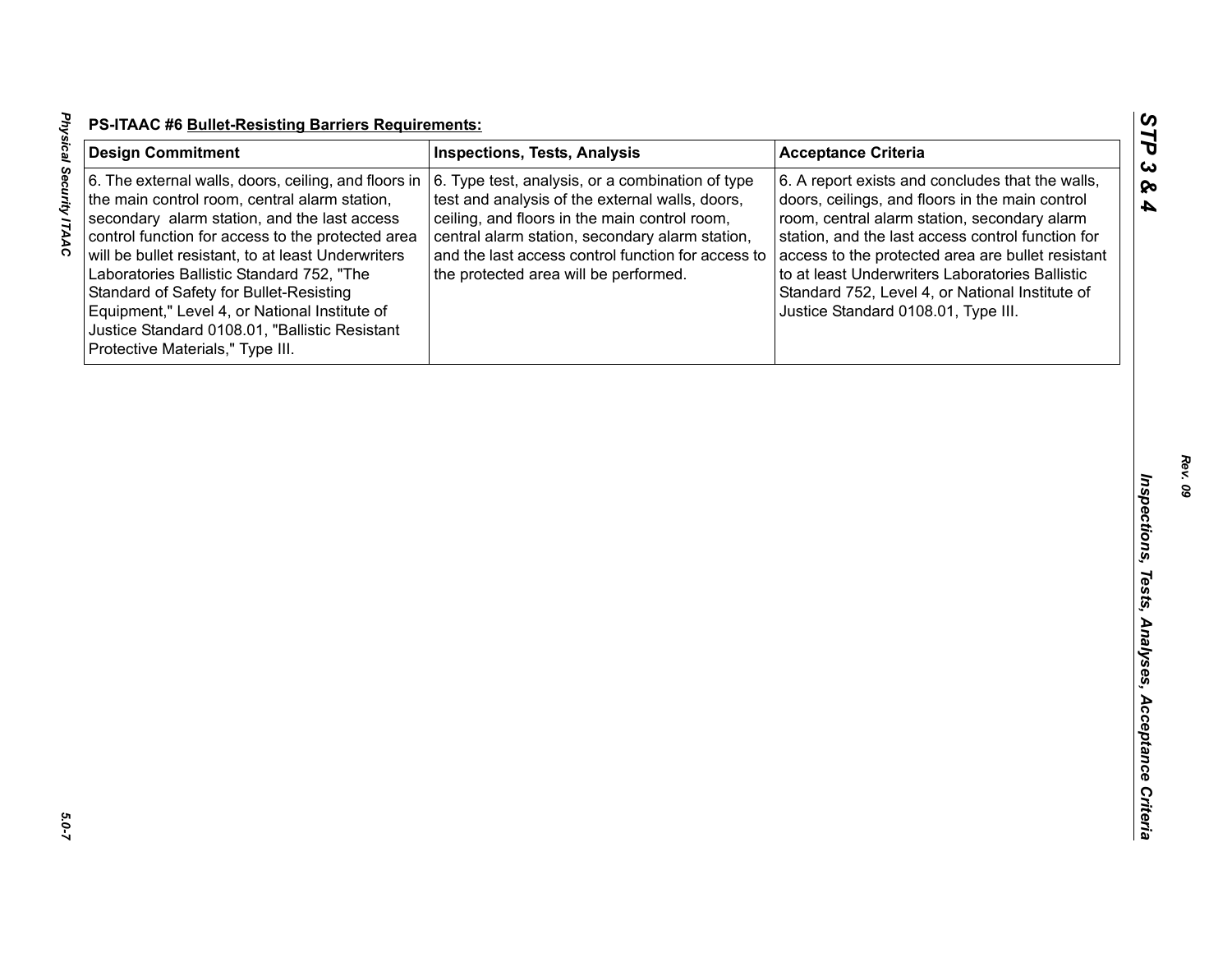| <b>Design Commitment</b>                                                                                                                                                     | <b>Inspections, Tests, Analysis</b>                                                                                                                      | <b>Acceptance Criteria</b>                                                                                                                                                           |
|------------------------------------------------------------------------------------------------------------------------------------------------------------------------------|----------------------------------------------------------------------------------------------------------------------------------------------------------|--------------------------------------------------------------------------------------------------------------------------------------------------------------------------------------|
| 7. The vehicle barrier system will be designed,<br>installed, and located at the necessary standoff<br>distance to protect against the design-basis<br>threat vehicle bombs. | 7. Type test, inspections, analysis or a<br>combination of type tests, inspections, and<br>analysis will be performed for the vehicle barrier<br>system. | 7. A report exists and concludes that the vehicle<br>barrier system will protect against the design-<br>basis threat vehicle bombs based on the standoff<br>distance for the system. |
|                                                                                                                                                                              |                                                                                                                                                          | Reference Interdiction Capability Evaluation                                                                                                                                         |
|                                                                                                                                                                              |                                                                                                                                                          |                                                                                                                                                                                      |
|                                                                                                                                                                              |                                                                                                                                                          |                                                                                                                                                                                      |
|                                                                                                                                                                              |                                                                                                                                                          |                                                                                                                                                                                      |
|                                                                                                                                                                              |                                                                                                                                                          |                                                                                                                                                                                      |
|                                                                                                                                                                              |                                                                                                                                                          |                                                                                                                                                                                      |
|                                                                                                                                                                              |                                                                                                                                                          |                                                                                                                                                                                      |
|                                                                                                                                                                              |                                                                                                                                                          |                                                                                                                                                                                      |
|                                                                                                                                                                              |                                                                                                                                                          |                                                                                                                                                                                      |
|                                                                                                                                                                              |                                                                                                                                                          |                                                                                                                                                                                      |
|                                                                                                                                                                              |                                                                                                                                                          |                                                                                                                                                                                      |
|                                                                                                                                                                              |                                                                                                                                                          |                                                                                                                                                                                      |

*5.0-8*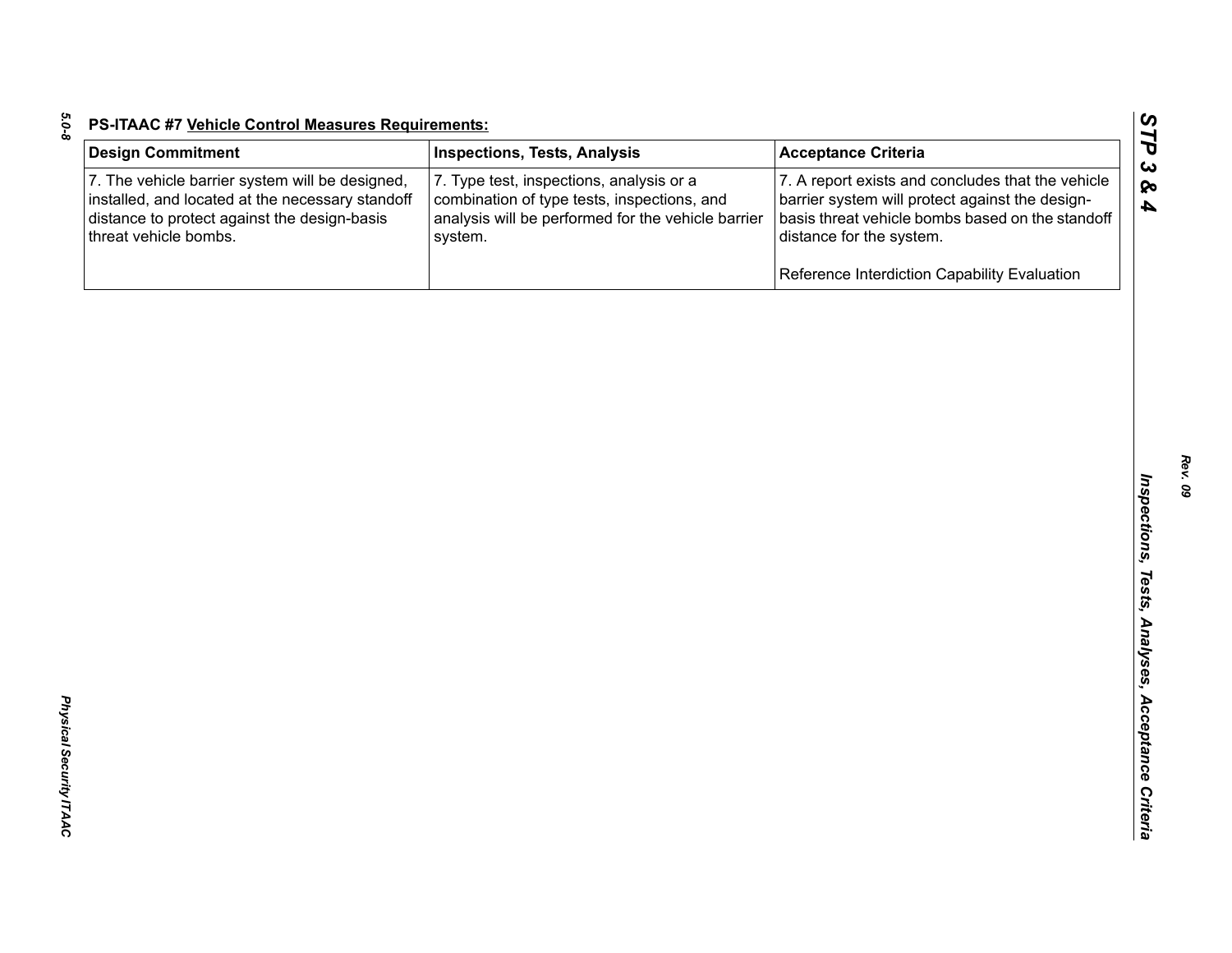| <b>PS-ITAAC #8 Personnel, Vehicle, and Material Access Control Portals and Search Equipment Requirements:</b> |  |  |  |
|---------------------------------------------------------------------------------------------------------------|--|--|--|
|                                                                                                               |  |  |  |

| <b>Design Commitment</b>                                                                                                                                                                              | <b>Inspections, Tests, Analysis</b>                                                                                             | <b>Acceptance Criteria</b>                                                                                                                                                |
|-------------------------------------------------------------------------------------------------------------------------------------------------------------------------------------------------------|---------------------------------------------------------------------------------------------------------------------------------|---------------------------------------------------------------------------------------------------------------------------------------------------------------------------|
| 8(a). Access control points will be established<br>and designed to control personnel and vehicle<br>access into the protected area.                                                                   | 8(a). Tests, inspections, or a combination of tests<br>and inspections of installed systems and<br>equipment will be performed. | 8(a). Access control points exist for the protected<br>area and are configured to control access.                                                                         |
| 8(b). Access control points will be established<br>and designed with equipment for the detection of<br>firearms, explosives, and incendiary devices at<br>the protected area personnel access points. | 8(b). Tests, inspections, or a combination of tests<br>and inspections of installed systems and<br>equipment will be performed. | 8(b). Detection equipment exists and is capable<br>of detecting firearms, explosives, and incendiary<br>devices at the protected area personnel access<br>control points. |
|                                                                                                                                                                                                       |                                                                                                                                 |                                                                                                                                                                           |
|                                                                                                                                                                                                       |                                                                                                                                 |                                                                                                                                                                           |
|                                                                                                                                                                                                       |                                                                                                                                 |                                                                                                                                                                           |
|                                                                                                                                                                                                       |                                                                                                                                 |                                                                                                                                                                           |
|                                                                                                                                                                                                       |                                                                                                                                 |                                                                                                                                                                           |
|                                                                                                                                                                                                       |                                                                                                                                 |                                                                                                                                                                           |
|                                                                                                                                                                                                       |                                                                                                                                 |                                                                                                                                                                           |
|                                                                                                                                                                                                       |                                                                                                                                 |                                                                                                                                                                           |
|                                                                                                                                                                                                       |                                                                                                                                 |                                                                                                                                                                           |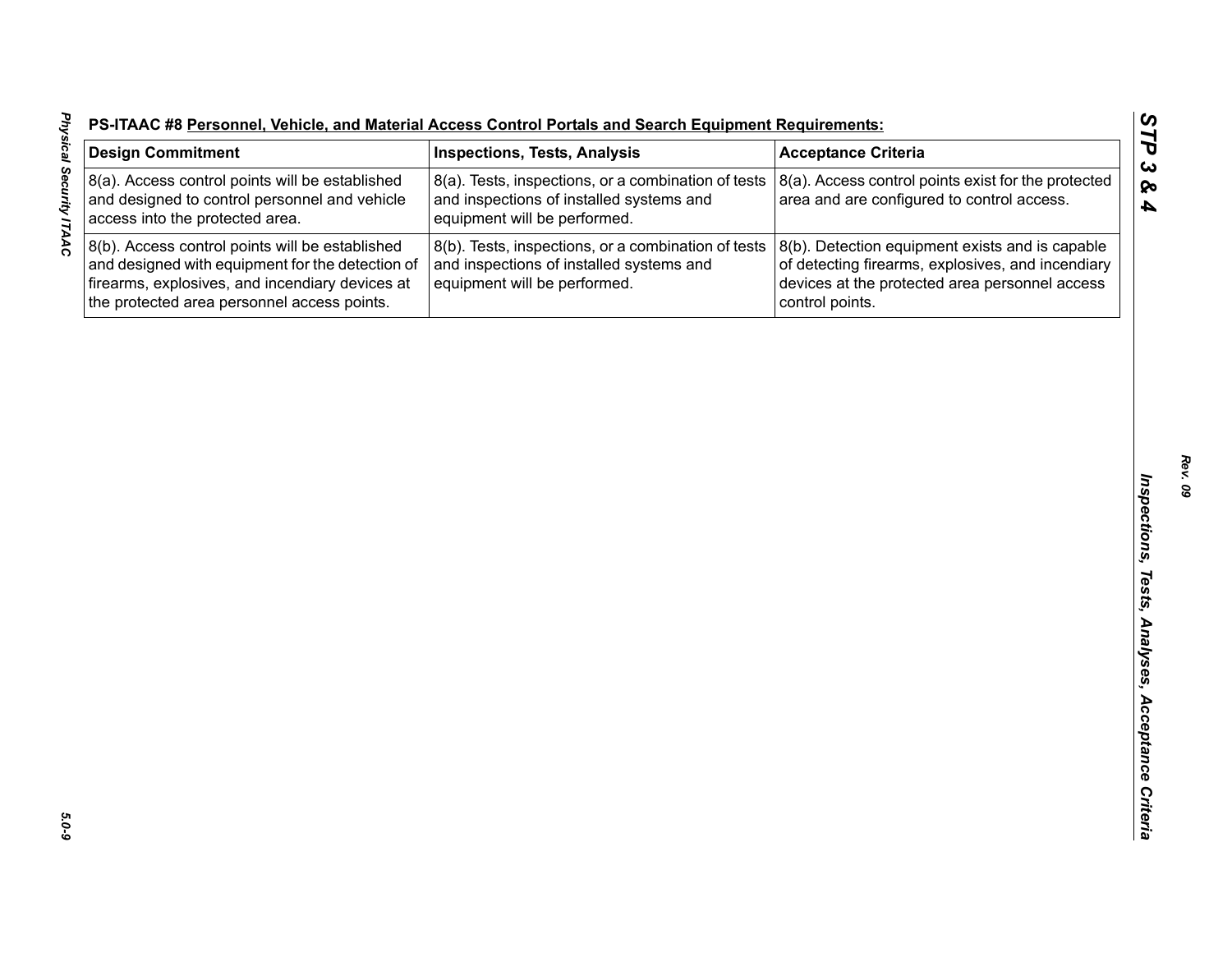| <b>Design Commitment</b>                                                                                                                                                                                                     | <b>Inspections, Tests, Analysis</b>                                                                | <b>Acceptance Criteria</b>                                                                                                                                                                                                                |
|------------------------------------------------------------------------------------------------------------------------------------------------------------------------------------------------------------------------------|----------------------------------------------------------------------------------------------------|-------------------------------------------------------------------------------------------------------------------------------------------------------------------------------------------------------------------------------------------|
| 9. An access control system with a numbered<br>photo identification badge system will be<br>installed and designed for use by individuals who<br>are authorized access to protected areas and<br>vital areas without escort. | 9. The access control system and the numbered<br>photo identification badge system will be tested. | 9. The access authorization system with a<br>numbered photo identification badge system is<br>installed and provides authorized access to<br>protected and vital areas only to those<br>individuals with unescorted access authorization. |
|                                                                                                                                                                                                                              |                                                                                                    |                                                                                                                                                                                                                                           |
|                                                                                                                                                                                                                              |                                                                                                    |                                                                                                                                                                                                                                           |
|                                                                                                                                                                                                                              |                                                                                                    |                                                                                                                                                                                                                                           |
|                                                                                                                                                                                                                              |                                                                                                    |                                                                                                                                                                                                                                           |
|                                                                                                                                                                                                                              |                                                                                                    |                                                                                                                                                                                                                                           |
|                                                                                                                                                                                                                              |                                                                                                    |                                                                                                                                                                                                                                           |
|                                                                                                                                                                                                                              |                                                                                                    |                                                                                                                                                                                                                                           |
|                                                                                                                                                                                                                              |                                                                                                    |                                                                                                                                                                                                                                           |
|                                                                                                                                                                                                                              |                                                                                                    |                                                                                                                                                                                                                                           |
|                                                                                                                                                                                                                              |                                                                                                    |                                                                                                                                                                                                                                           |
|                                                                                                                                                                                                                              |                                                                                                    |                                                                                                                                                                                                                                           |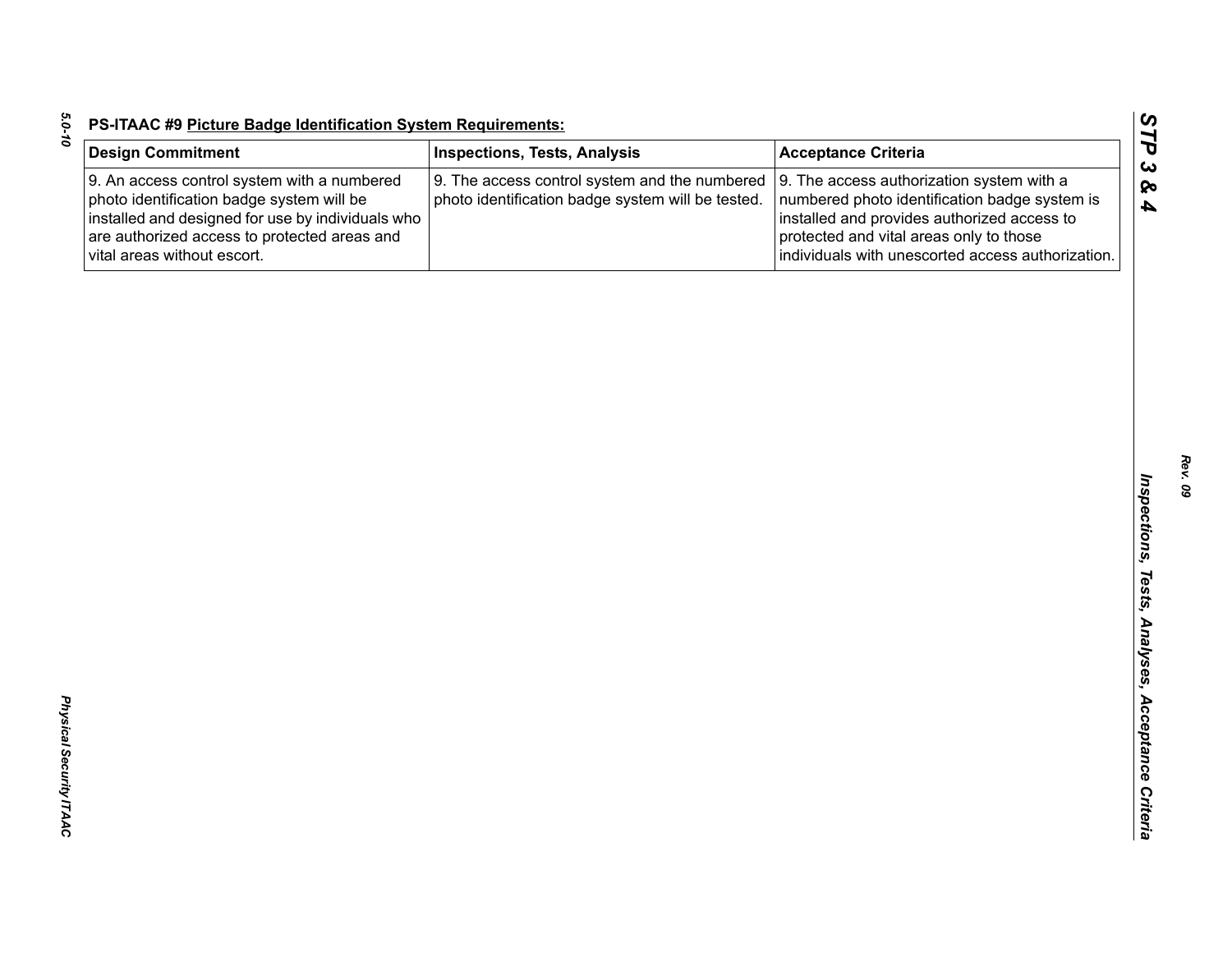| l<br>$\vdots$  |  |
|----------------|--|
|                |  |
|                |  |
|                |  |
| $\overline{1}$ |  |

| <b>Design Commitment</b>                                                                                                                                               | <b>Inspections, Tests, Analysis</b>                                                                                                                                      | <b>Acceptance Criteria</b>                                                                                                               |
|------------------------------------------------------------------------------------------------------------------------------------------------------------------------|--------------------------------------------------------------------------------------------------------------------------------------------------------------------------|------------------------------------------------------------------------------------------------------------------------------------------|
| 10. Unoccupied vital areas will be designed with<br>locking devices and intrusion detection devices<br>that annunciate in the central and secondary<br>alarm stations. | 10. Tests, inspections, or a combination of tests<br>and inspections of unoccupied vital area<br>intrusion detection equipment and locking<br>devices will be performed. | 10. Unoccupied vital areas are locked, and<br>intrusion is detected and annunciated in both the<br>central and secondary alarm stations. |
|                                                                                                                                                                        |                                                                                                                                                                          |                                                                                                                                          |
|                                                                                                                                                                        |                                                                                                                                                                          |                                                                                                                                          |
|                                                                                                                                                                        |                                                                                                                                                                          |                                                                                                                                          |
|                                                                                                                                                                        |                                                                                                                                                                          |                                                                                                                                          |
|                                                                                                                                                                        |                                                                                                                                                                          |                                                                                                                                          |
|                                                                                                                                                                        |                                                                                                                                                                          |                                                                                                                                          |
|                                                                                                                                                                        |                                                                                                                                                                          |                                                                                                                                          |
|                                                                                                                                                                        |                                                                                                                                                                          |                                                                                                                                          |
|                                                                                                                                                                        |                                                                                                                                                                          |                                                                                                                                          |
|                                                                                                                                                                        |                                                                                                                                                                          |                                                                                                                                          |
|                                                                                                                                                                        |                                                                                                                                                                          |                                                                                                                                          |
|                                                                                                                                                                        |                                                                                                                                                                          |                                                                                                                                          |
|                                                                                                                                                                        |                                                                                                                                                                          |                                                                                                                                          |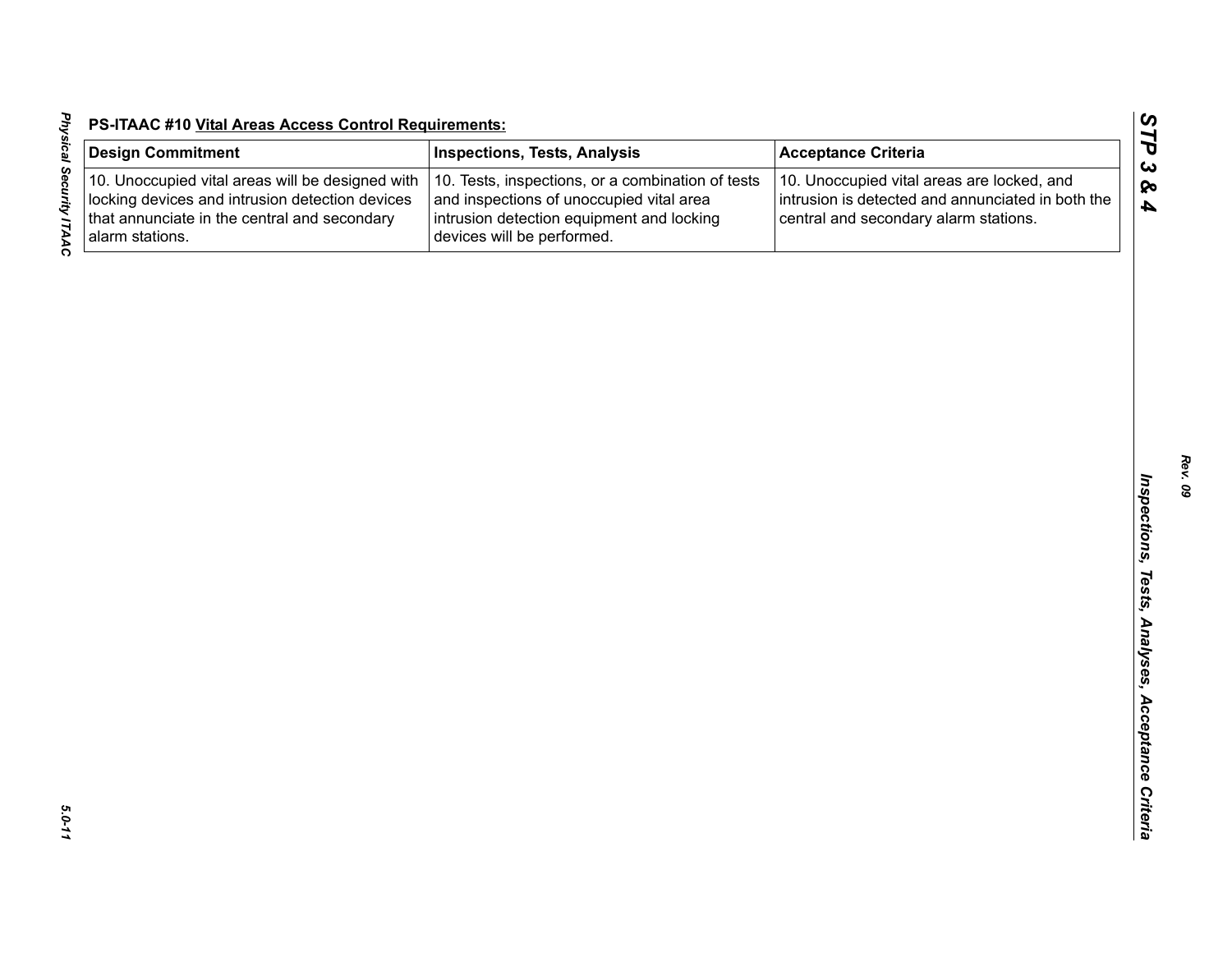| <b>Design Commitment</b>                                                                                                                                                                                                                                                                                                                                                                                                                                                           | <b>Inspections, Tests, Analysis</b>                                                                                                                              | <b>Acceptance Criteria</b>                                                                                                                                                                                                                                                                                                                                                                                                                                                                                                      |
|------------------------------------------------------------------------------------------------------------------------------------------------------------------------------------------------------------------------------------------------------------------------------------------------------------------------------------------------------------------------------------------------------------------------------------------------------------------------------------|------------------------------------------------------------------------------------------------------------------------------------------------------------------|---------------------------------------------------------------------------------------------------------------------------------------------------------------------------------------------------------------------------------------------------------------------------------------------------------------------------------------------------------------------------------------------------------------------------------------------------------------------------------------------------------------------------------|
| 11(a). Intrusion detection equipment and video<br>assessment equipment will annunciate and be<br>displayed concurrently in at least two<br>continuously manned onsite alarms stations<br>(central and secondary alarm stations).                                                                                                                                                                                                                                                   | 11(a). Tests, inspections, or a combination of<br>tests and inspections of intrusion detection<br>equipment and video assessment equipment will<br>be performed. | 11(a). Intrusion detection equipment and video<br>assessment equipment annunciate and display<br>concurrently in at least two continuously manned<br>onsite alarm stations (central and secondary<br>alarm stations).<br>Reference Interdiction Capability Evaluation                                                                                                                                                                                                                                                           |
| 11(b). Central and secondary alarm stations will<br>be located inside the protected area and will be<br>designed so that the interiors of both alarm<br>stations are not visible from the perimeter of the<br>protected area.                                                                                                                                                                                                                                                      | 11(b). The central and secondary alarm station<br>locations will be inspected.                                                                                   | 11(b). Central and secondary alarm stations are<br>located inside the protected area, and the<br>interiors of both alarm stations are not visible<br>from the perimeter of the protected area.<br>Reference Interdiction Capability Evaluation                                                                                                                                                                                                                                                                                  |
| 11(c). Central and secondary alarm stations will<br>be designed, equipped and constructed such<br>that no single act, in accordance with the design-<br>basis threat of radiological sabotage, can<br>simultaneously remove the ability of both the<br>central and secondary alarm stations to (1)<br>detect and assess alarms, (2) initiate and<br>coordinate an adequate response to alarms, (3)<br>summon offsite assistance, and (4) provide<br>effective command and control. | 11(c). Tests, inspections, or a combination of<br>tests and inspections of the central and<br>secondary alarm stations will be performed.                        | 11(c). Central and secondary alarm stations are<br>designed, equipped, and constructed such that<br>no single act, in accordance with the design-<br>basis threat of radiological sabotage, can<br>simultaneously remove the ability of both the<br>central and secondary alarm stations to (1)<br>detect and assess alarms, (2) initiate and<br>coordinate an adequate response to alarms, (3)<br>summon offsite assistance, and (4) provide<br>effective command and control.<br>Reference Interdiction Capability Evaluation |
| 11(d). Both the central and secondary alarm<br>stations will be constructed, located, protected,<br>and equipped to the standards for the central<br>alarm station (alarm stations need not be<br>identical in design but shall be equal and<br>redundant, capable of performing all functions<br>required of alarm stations).                                                                                                                                                     | 11(d). Tests, inspections, or a combination of<br>tests and inspections of the central and<br>secondary alarm stations will be performed.                        | 11(d). The central and secondary alarm stations<br>are located, constructed, protected, and<br>equipped to the standards of the central alarm<br>station and are functionally redundant. (Stations<br>need not be identical in design.)<br>Reference Interdiction Capability Evaluation                                                                                                                                                                                                                                         |

*Rev. 09*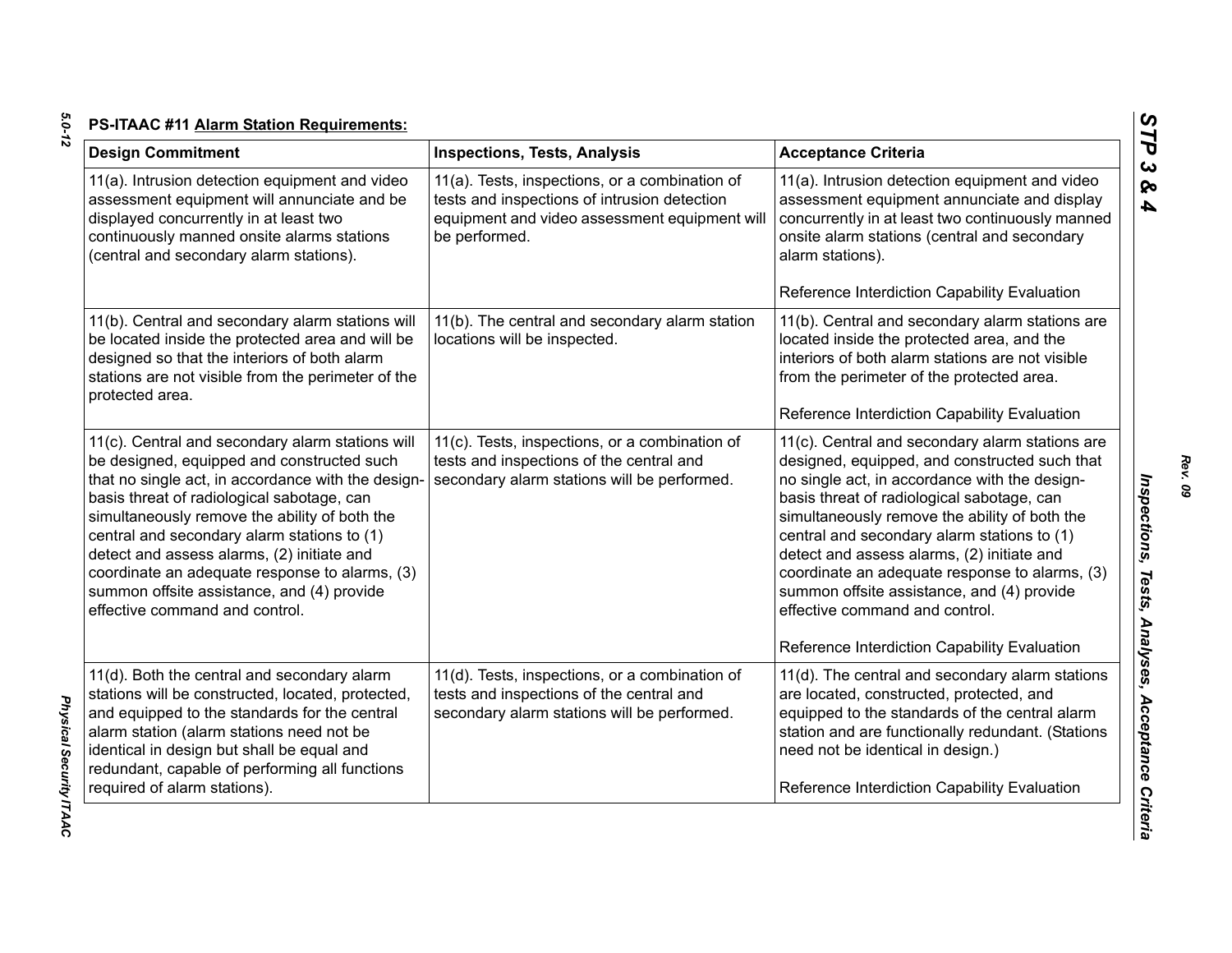|  | S-ITAAC #12 Secondary Power Supplies for Alarm Annunciation and Communication Equipment Requirements: |  |  |
|--|-------------------------------------------------------------------------------------------------------|--|--|
|  |                                                                                                       |  |  |

| <b>Design Commitment</b>                                                                                                                                              | <b>Inspections, Tests, Analysis</b>                                  | <b>Acceptance Criteria</b>                                                                                                                                |
|-----------------------------------------------------------------------------------------------------------------------------------------------------------------------|----------------------------------------------------------------------|-----------------------------------------------------------------------------------------------------------------------------------------------------------|
| 12. The secondary security power supply system<br>for alarm annunciator equipment and<br>nonportable communications equipment will be<br>located within a vital area. | 12. The secondary security power supply system<br>will be inspected. | 12. The secondary security power system for<br>alarm annunciator equipment and nonportable<br>communications equipment is located within a<br>vital area. |
|                                                                                                                                                                       |                                                                      |                                                                                                                                                           |
|                                                                                                                                                                       |                                                                      |                                                                                                                                                           |
|                                                                                                                                                                       |                                                                      |                                                                                                                                                           |
|                                                                                                                                                                       |                                                                      |                                                                                                                                                           |
|                                                                                                                                                                       |                                                                      |                                                                                                                                                           |
|                                                                                                                                                                       |                                                                      |                                                                                                                                                           |
|                                                                                                                                                                       |                                                                      |                                                                                                                                                           |
|                                                                                                                                                                       |                                                                      |                                                                                                                                                           |
|                                                                                                                                                                       |                                                                      |                                                                                                                                                           |
|                                                                                                                                                                       |                                                                      |                                                                                                                                                           |
|                                                                                                                                                                       |                                                                      |                                                                                                                                                           |
|                                                                                                                                                                       |                                                                      |                                                                                                                                                           |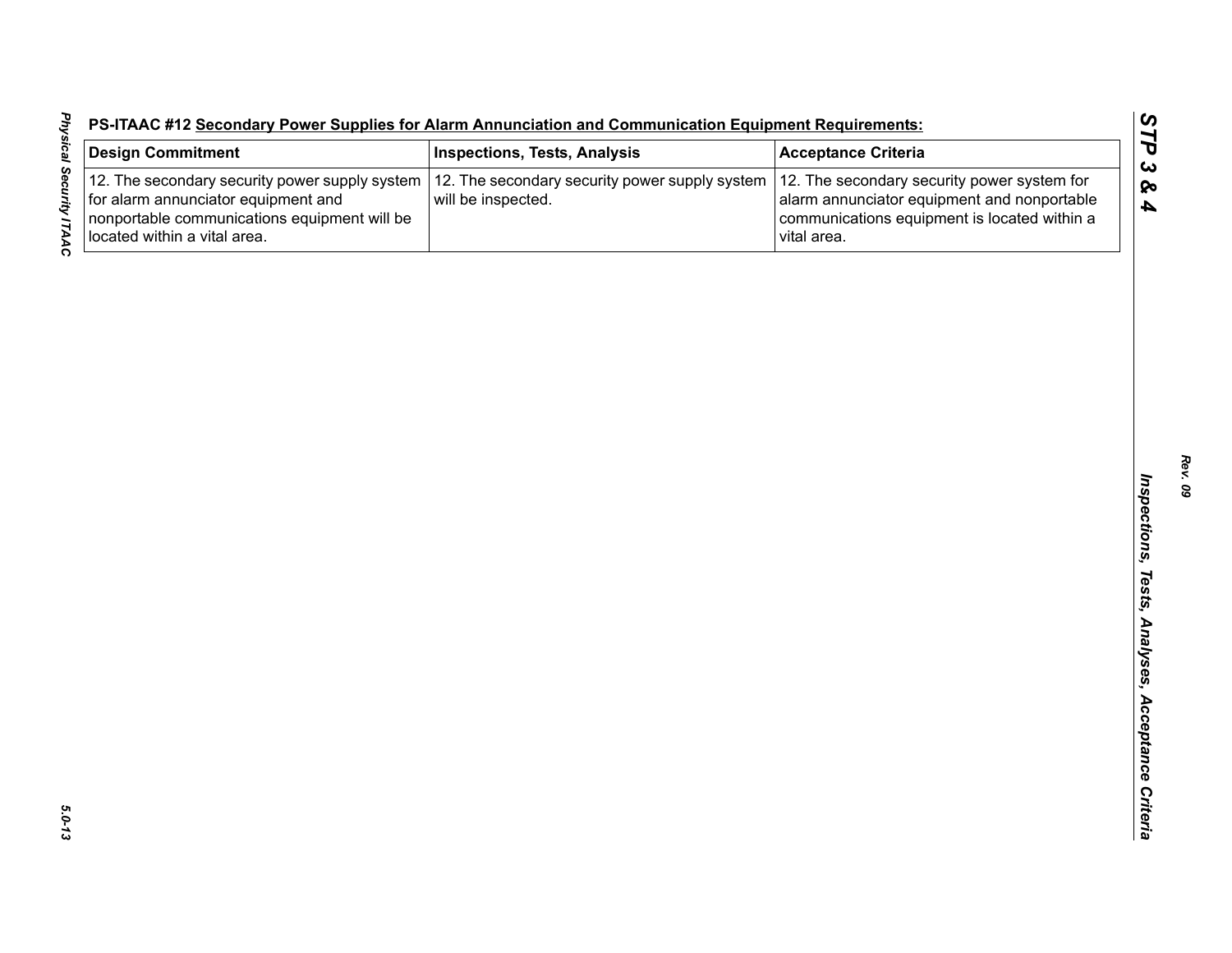| <b>Design Commitment</b>                                                                                                                                                                                                                                                                                                                                                                      | <b>Inspections, Tests, Analysis</b>                                         | <b>Acceptance Criteria</b>                                                                                                                                                                                                                                                                                                                                                                                 |
|-----------------------------------------------------------------------------------------------------------------------------------------------------------------------------------------------------------------------------------------------------------------------------------------------------------------------------------------------------------------------------------------------|-----------------------------------------------------------------------------|------------------------------------------------------------------------------------------------------------------------------------------------------------------------------------------------------------------------------------------------------------------------------------------------------------------------------------------------------------------------------------------------------------|
| 13(a). Security alarm devices, including<br>transmission lines to annunciators, will be<br>tamper-indicating and self-checking (e.g., an<br>automatic indication is provided when failure of<br>the alarm system or a component occurs or<br>when on standby power), and alarm<br>annunciation indicates the type of alarm (e.g.,<br>intrusion alarms, emergency exit alarm) and<br>location. | 13(a). All security alarm devices and<br>transmission lines will be tested. | 13(a). Security alarm devices including<br>transmission lines to annunciators are tamper-<br>indicating and self-checking (e.g., an automatic<br>indication is provided when failure of the alarm<br>system or a component occurs, or when the<br>system is on standby power), and the alarm<br>annunciation indicates the type of alarm (e.g.,<br>intrusion alarm, emergency exit alarm) and<br>location. |
| 13(b). Intrusion detection and assessment<br>systems will be designed to provide visual<br>display and audible annunciation of alarms in<br>both the central and secondary alarm stations.                                                                                                                                                                                                    | 13(b). Intrusion detection and assessment<br>systems will be tested.        | 13(b). The intrusion detection systems provide a<br>visual display and audible annunciation of all<br>alarms concurrently in at least two continuously<br>manned onsite alarms stations (central and<br>secondary alarm stations).                                                                                                                                                                         |
|                                                                                                                                                                                                                                                                                                                                                                                               |                                                                             |                                                                                                                                                                                                                                                                                                                                                                                                            |
|                                                                                                                                                                                                                                                                                                                                                                                               |                                                                             |                                                                                                                                                                                                                                                                                                                                                                                                            |
|                                                                                                                                                                                                                                                                                                                                                                                               |                                                                             |                                                                                                                                                                                                                                                                                                                                                                                                            |
|                                                                                                                                                                                                                                                                                                                                                                                               |                                                                             |                                                                                                                                                                                                                                                                                                                                                                                                            |
|                                                                                                                                                                                                                                                                                                                                                                                               |                                                                             |                                                                                                                                                                                                                                                                                                                                                                                                            |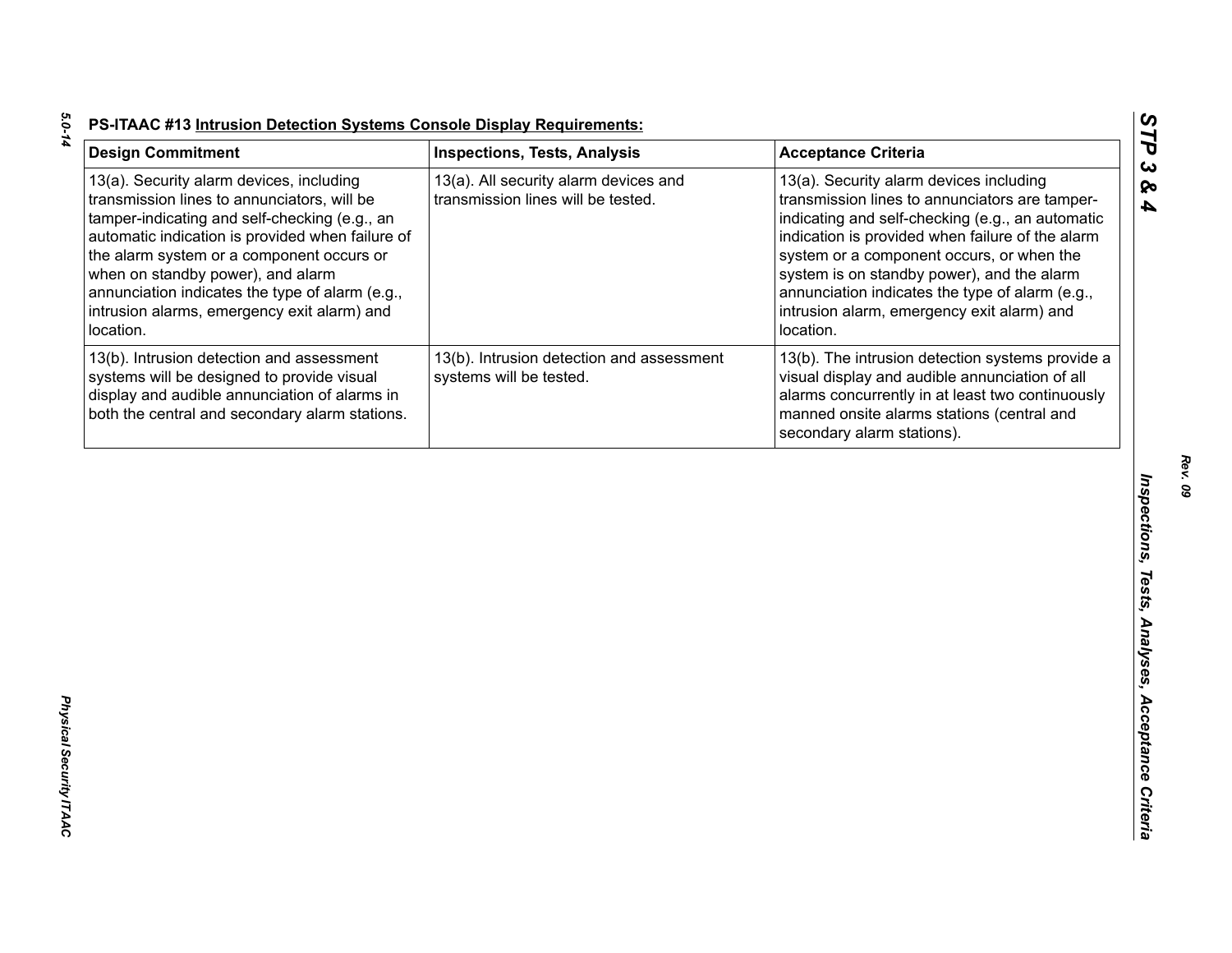| <b>Design Commitment</b>                                                                                                                                                                                                                                               | <b>Inspections, Tests, Analysis</b>                                        | <b>Acceptance Criteria</b>                                                                                                                                                                                                                                                              |
|------------------------------------------------------------------------------------------------------------------------------------------------------------------------------------------------------------------------------------------------------------------------|----------------------------------------------------------------------------|-----------------------------------------------------------------------------------------------------------------------------------------------------------------------------------------------------------------------------------------------------------------------------------------|
| 14. Intrusion detection systems recording<br>equipment will record onsite security alarm<br>annunciation including the location of the alarm,<br>false alarm, alarm check, and tamper indication<br>and the type of alarm, location, alarm circuit,<br>date, and time. | 14. The intrusion detection systems recording<br>equipment will be tested. | 14. Intrusion detection systems recording<br>equipment is capable of recording each onsite<br>security alarm annunciation including the<br>location of the alarm, false alarm, alarm check,<br>and tamper indication and the type of alarm,<br>location, alarm circuit, date, and time. |
|                                                                                                                                                                                                                                                                        |                                                                            |                                                                                                                                                                                                                                                                                         |
|                                                                                                                                                                                                                                                                        |                                                                            |                                                                                                                                                                                                                                                                                         |
|                                                                                                                                                                                                                                                                        |                                                                            |                                                                                                                                                                                                                                                                                         |
|                                                                                                                                                                                                                                                                        |                                                                            |                                                                                                                                                                                                                                                                                         |
|                                                                                                                                                                                                                                                                        |                                                                            |                                                                                                                                                                                                                                                                                         |
|                                                                                                                                                                                                                                                                        |                                                                            |                                                                                                                                                                                                                                                                                         |
|                                                                                                                                                                                                                                                                        |                                                                            |                                                                                                                                                                                                                                                                                         |
|                                                                                                                                                                                                                                                                        |                                                                            |                                                                                                                                                                                                                                                                                         |
|                                                                                                                                                                                                                                                                        |                                                                            |                                                                                                                                                                                                                                                                                         |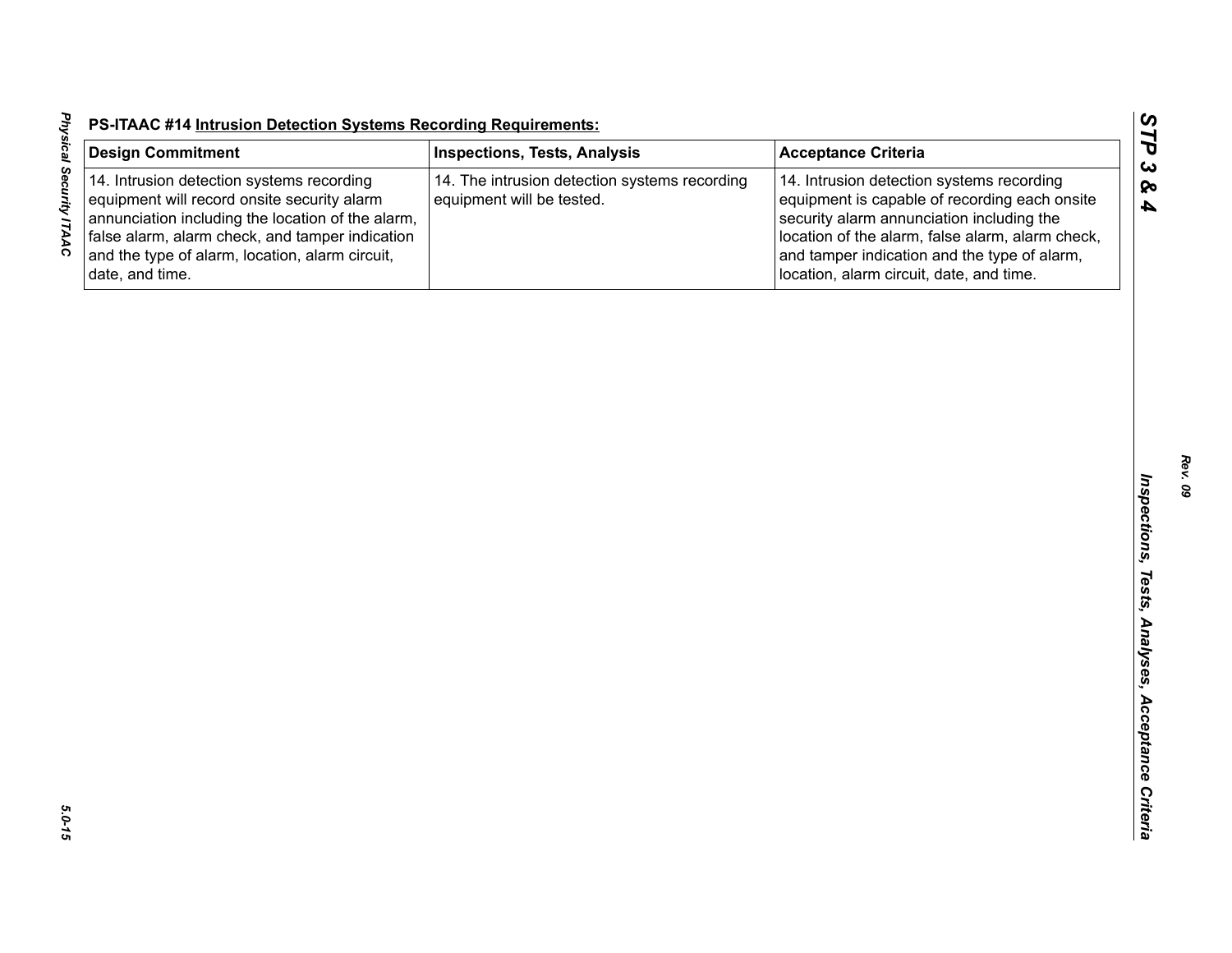| c |
|---|
|   |
|   |
|   |
|   |
|   |

| <b>Design Commitment</b>                                                                                                                                                                                                     | <b>Inspections, Tests, Analysis</b>                                                                                                                                             | <b>Acceptance Criteria</b>                                                                                                                                                                                               |
|------------------------------------------------------------------------------------------------------------------------------------------------------------------------------------------------------------------------------|---------------------------------------------------------------------------------------------------------------------------------------------------------------------------------|--------------------------------------------------------------------------------------------------------------------------------------------------------------------------------------------------------------------------|
| 15. Emergency exits through the protected area<br>perimeter and vital area boundaries will be<br>alarmed with intrusion detection devices and<br>secured by locking devices that allow prompt<br>egress during an emergency. | 15. Tests, inspections, or a combination of tests<br>and inspections of emergency exits through the<br>protected area perimeter and vital area<br>boundaries will be performed. | 15. Emergency exits through the protected area<br>perimeter and vital area boundaries are alarmed<br>with intrusion detection devices and secured by<br>locking devices that allow prompt egress during<br>an emergency. |
|                                                                                                                                                                                                                              |                                                                                                                                                                                 |                                                                                                                                                                                                                          |
|                                                                                                                                                                                                                              |                                                                                                                                                                                 |                                                                                                                                                                                                                          |
|                                                                                                                                                                                                                              |                                                                                                                                                                                 |                                                                                                                                                                                                                          |
|                                                                                                                                                                                                                              |                                                                                                                                                                                 |                                                                                                                                                                                                                          |
|                                                                                                                                                                                                                              |                                                                                                                                                                                 |                                                                                                                                                                                                                          |
|                                                                                                                                                                                                                              |                                                                                                                                                                                 |                                                                                                                                                                                                                          |
|                                                                                                                                                                                                                              |                                                                                                                                                                                 |                                                                                                                                                                                                                          |
|                                                                                                                                                                                                                              |                                                                                                                                                                                 |                                                                                                                                                                                                                          |
|                                                                                                                                                                                                                              |                                                                                                                                                                                 |                                                                                                                                                                                                                          |
|                                                                                                                                                                                                                              |                                                                                                                                                                                 |                                                                                                                                                                                                                          |
|                                                                                                                                                                                                                              |                                                                                                                                                                                 |                                                                                                                                                                                                                          |
|                                                                                                                                                                                                                              |                                                                                                                                                                                 |                                                                                                                                                                                                                          |
|                                                                                                                                                                                                                              |                                                                                                                                                                                 |                                                                                                                                                                                                                          |